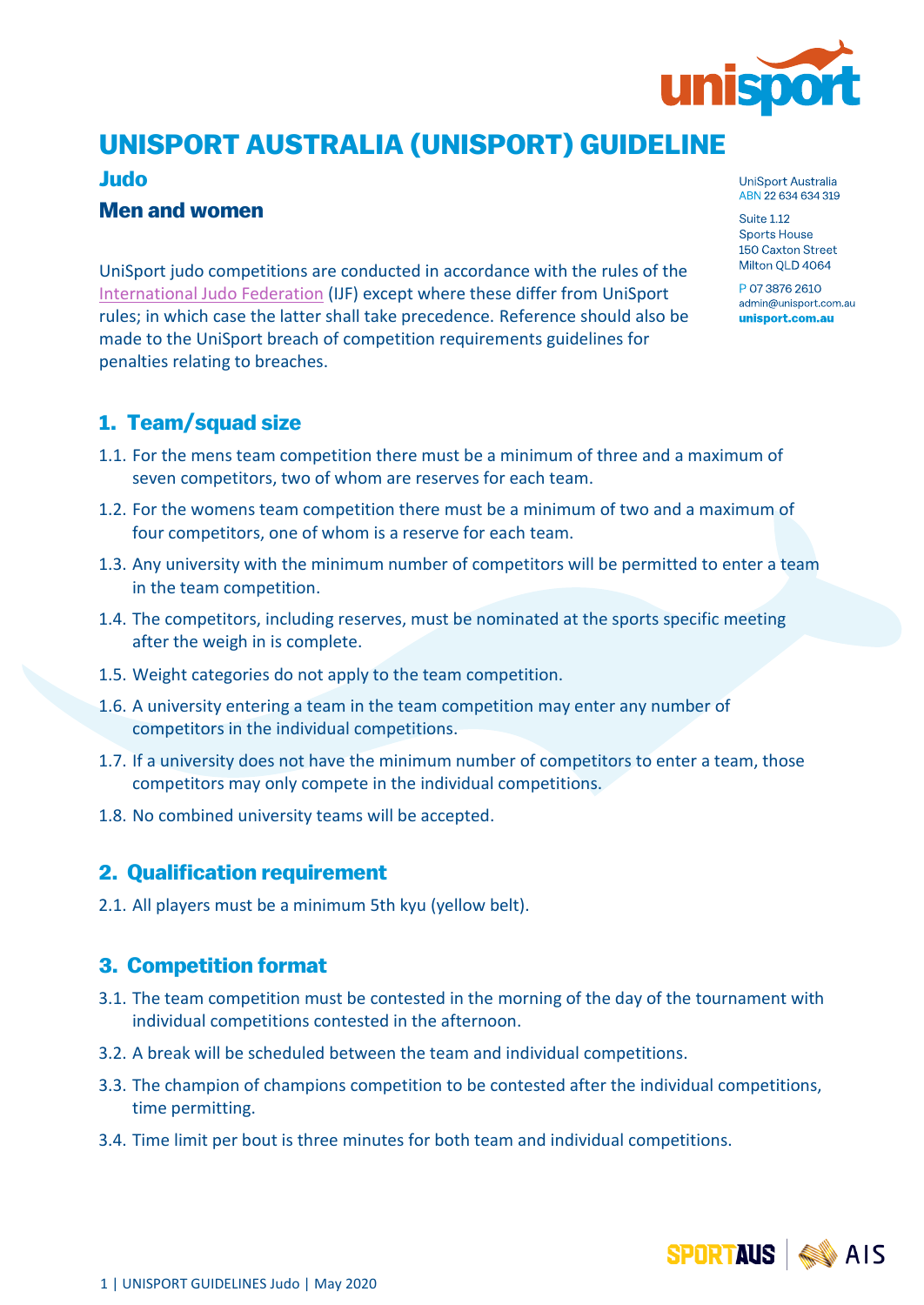

## *4. Weigh in*

- 4.1. All athletes must attend a weigh in and meet the requirements of the category in which they have been entered.
- 4.2. Weigh in for all individual competitors will be conducted prior to the team competitions.
- 4.3. Any late withdrawal due to injury or otherwise will result in the competitor's position in the individual competition draw being forfeited in favour of their intended opponents.
- 4.4. Draws for the individual competitions will not be displayed or distributed until the completion of the team competitions.
- 4.5. A sport specific meeting shall be held after the weigh in is complete for the nomination of competitors and reserves.
- 4.6. Athletes may weigh-in the night before the competition at the designated time or prior to the team competition commences.
- 4.7. Each athlete may have one trial weigh-in to assess their weight. Trial weigh-in must be attempted on the same day as the final weigh-in.

#### *5. Teams competition*

- 5.1. The teams competition can accommodate a maximum 16 teams within each division.
- 5.2. The teams competition format will be as follows:
	- a) Conducted in a round robin format
	- b) Competitions with up to eight teams will contest one pool in round robin format
	- c) Competitions with more than eight teams will contest two pools in a round robin format
	- d) Final rounds for competitions with more than eight teams:
		- Winner of pool A plays winner of pool B gold medal playoff
		- Runner up of pool A plays the runner up of pool B bronze medal playoff
- 5.3. The draw to determine the order of matches shall be made at the sports specific meeting.
- 5.4. Prior to each match, team captains shall submit the order of players. Matches shall be held between players in the order submitted.
	- a) Team captains must nominate one 'athlete substitution' per contest.
- 5.5. A team receives two contest points for each bout it wins and one contest point for each draw.
- 5.6. At the end of each match, the team with the highest number of contest points receives two match points.
- 5.7. If contest points are equal, each team receives one match point.
- 5.8. At the conclusion of all matches, the team with the highest total of match points is the winner of the team competition.
- 5.9. If a team enters less than five players in the mens or three players in the womens team competition, the team will automatically forfeit bouts not contested. For example, in the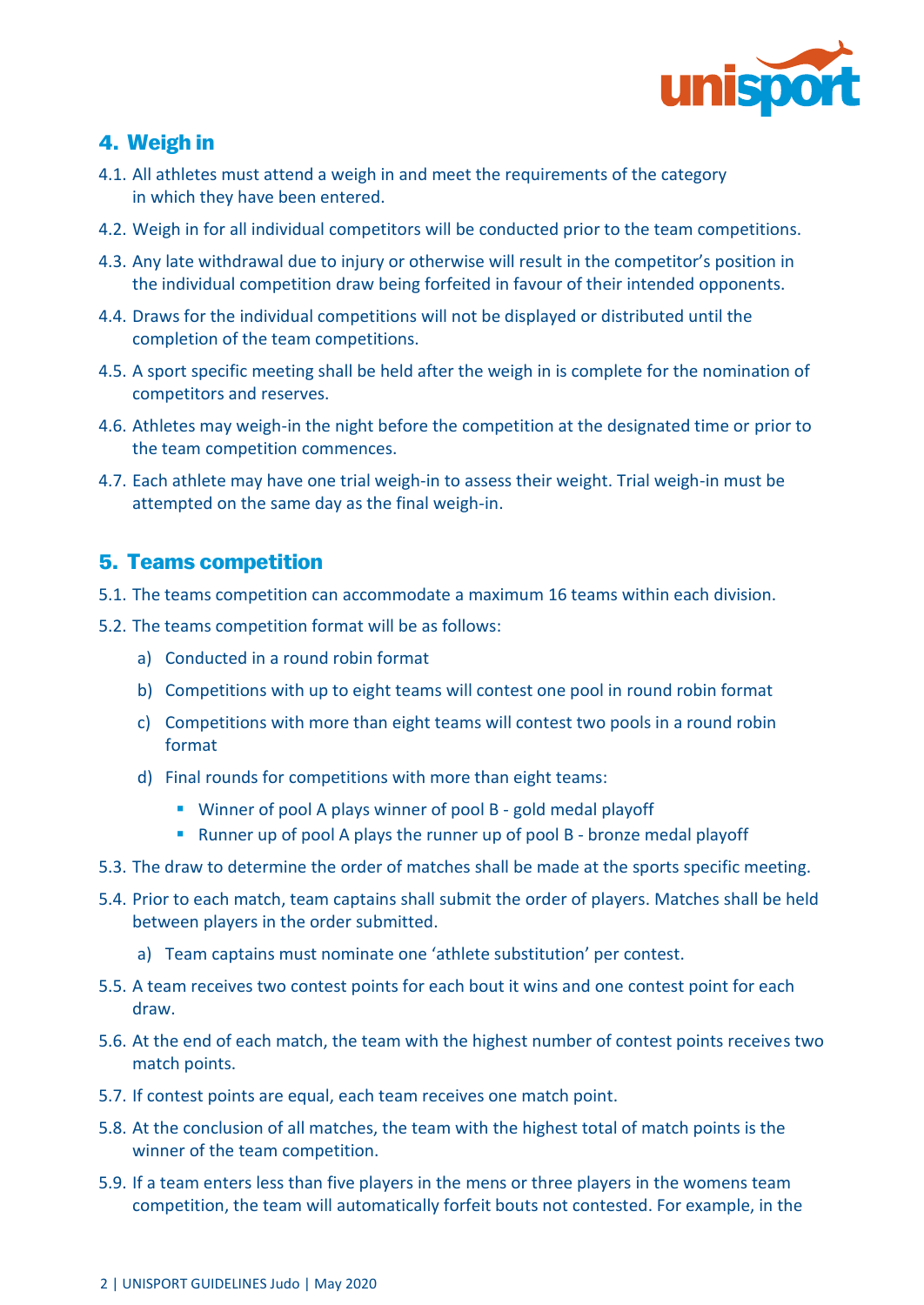

mens team competition, team A enters three players and team B enters five players, then team A forfeits bouts four and five to team B.

- 5.10. In the event that two or more teams have equal match points, a count back of results will take place, allocating points for each fight as follows:
	- Win by ippon 10 points
	- Win by waza-ari 7 points
- 5.11. In the event that teams are still equal, each team shall nominate one player to decide the outcome by contest

#### *6. Individual competition*

6.1. The following weight categories are utilised in all competitions held under the auspices of the IJF.

| <b>Men</b>  | <b>Women</b> |
|-------------|--------------|
| under 60kg  | under 48kg   |
| under 66kg  | under 52kg   |
| under 73kg  | under 57kg   |
| under 81kg  | under 63kg   |
| under 90kg  | under 70kg   |
| under 100kg | under 78kg   |
| over 100kg  | over 78kg    |

- 6.2. The IJF operates an elimination system with repechage starting at the quarter final (last eight). The competitors defeated in the quarter final will compete in two repechage contests. The winners of each of these two repechage contests will compete in bronze medal contests against the loser of the semi-final contest of the respective opposite table.
- 6.3. In the event that there are five competitors:
	- a) two competitors on one side of the table, simple contest for access to the final, the three others on the other side of the table compete in the round robin system in order to classify them.
	- b) The defeated competitor of the single contest has to compete with the second one coming from the round robin elimination for the bronze medal (one)
	- c) The winner of the single contest meets the winner coming from the round robin system for gold and silver

6.4. In the case of four competitors:

- a) two single contests then one contest between the two defeated ones for the bronze medal and one contest between the winners for gold and silver.
- 6.5. In the case of three competitors:
	- a) A round robin system will be held in the elimination round. The best and second best will compete in the final.
- 6.6. In the case of two competitors, best of three fights.